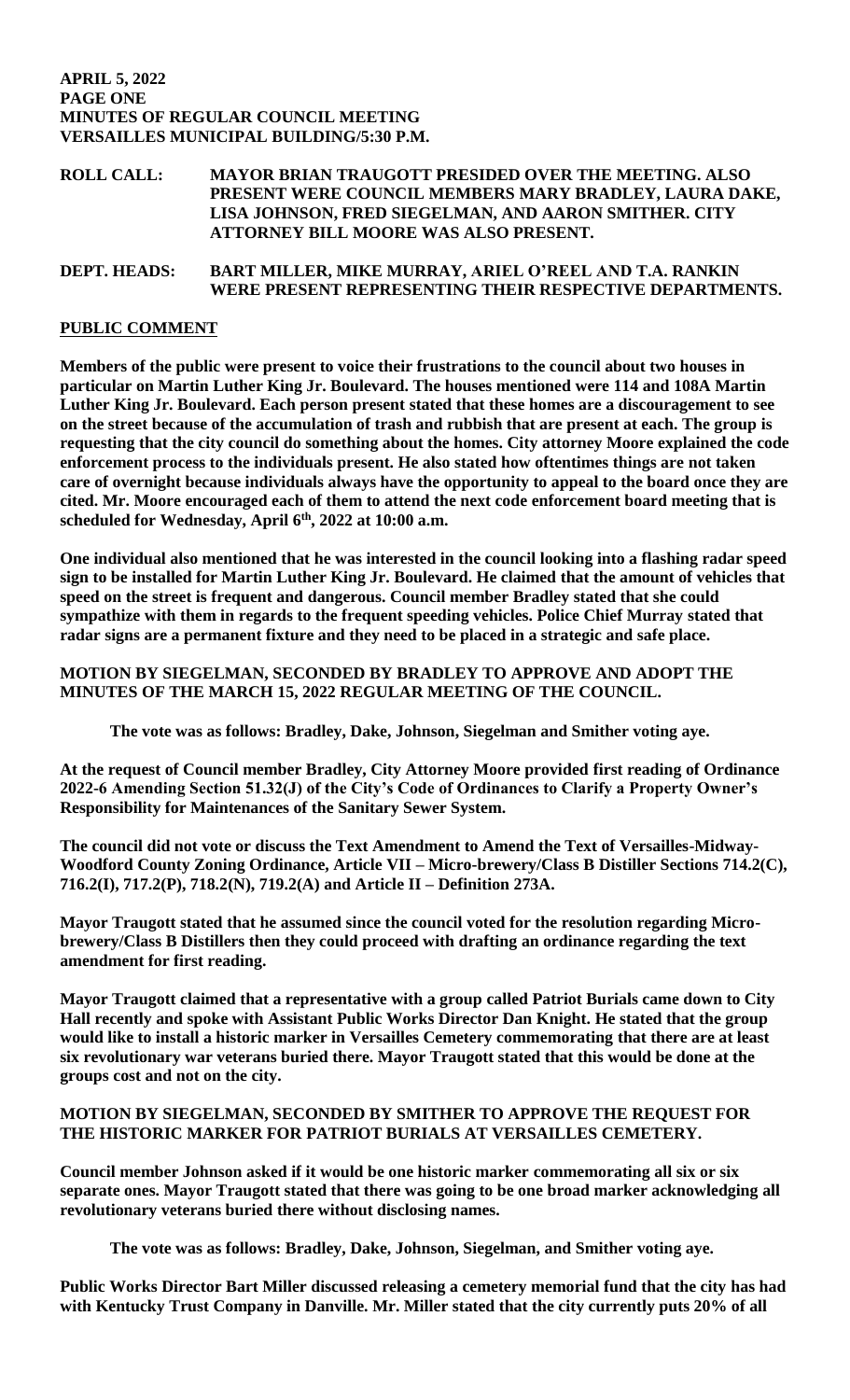### **APRIL 5, 2022 PAGE TWO MINUTES OF REGULAR COUNCIL MEETING VERSAILLES MUNICIPAL BUILDING/5:30 P.M.**

**grave sales to trusts with Kentucky Trust Company due to state statute. Mr. Miller claimed that there is currently \$97,305.64 and a small amount of interest that will be accrued currently in the memorial fund account. City Attorney Moore asked Mr. Miller if he was planning on using that money to buy the proposed equipment that is on the agenda item below. Mr. Miller responded yes.** 

**MOTION BY SIEGELMAN, SECONDED BY DAKE TO APPROVE AND ACCEPT THE RELEASE AND DISTRIBUTION OF CEMETERY MEMORIAL FUNDS THAT ARE CURRENTLY AT KENTUCKY TRUST COMPANY IN THE AMOUNT OF \$97,305.64 AND ANY SMALL AMOUNT OF INTEREST THAT WILL ACCRUE.**

**Council member Johnson questioned if it was best to put the money where it currently is or elsewhere to bring the total up. Mayor Traugott noted that the rate of return far exceeds any other dollar the city has invested.** 

**The vote was as follows: Bradley, Dake, Johnson, Siegelman, and Smither voting aye.**

**Mr. Miller also presented a quote from Boyd CAT which has a state price contract for a 305E2 CR mini hydraulic excavator in the amount of \$84,425.00. Mr. Miller stated that he would like to purchase this using the released cemetery memorial funds.** 

**MOTION BY BRADLEY, SECONDED BY SIEGELMAN TO APPROVE AND ACCEPT THE QUOTE AS PRESENTED BY BOYD CAT FOR A 305E2 CR MINI HYDRAULIC EXCAVATOR IN THE STATE PRICE CONTRACT AMOUNT OF \$84,425.00.**

**Council member Dake asked Mr. Miller what he planned on doing with the current excavator or backhoe that the public works department owns and he stated that they would get use out of both pieces of equipment between water, sewer and the cemetery.** 

**The vote was as follows: Bradley, Dake, Johnson, Siegelman, and Smither voting aye.**

# **Mayor Miscellaneous**

**Mayor Traugott stated that the window replacement project at City Hall has begun and he is really excited about the project.**

**He noted that in the most recent update from Bluegrass Community Action's report, 20 households which included 45 residents were served. The total amount spent was \$8,691.25 in which electric was the majority and not rent. Council member Dake stated that it seemed more people were asking for help post COVID then during.** 

**Mayor Traugott informed everyone that the Kickoff to Keeneland event that was originally scheduled for Saturday, April 9th, 2022 was now rescheduled to Saturday, April 16th, 2022 from 4PM to 8PM on Court Street due to upcoming inclement weather.** 

**He noted that he had spoken with Sioux Finney and Rich Pictor regarding the Huntertown Park and a grant application that they are working on. Mayor Traugott stated that they are wanting to build a park pavilion and bathroom in the future and they would like to request the city's support to pledge up to \$101,250.00 in fiscal year 2024 to go towards the first big project of many to come.** 

### **MOTION BY SIEGELMAN, SECONDED BY DAKE TO APPROVE TO SUPPORT THE HUNTERTOWN PARK GRANT AND TO SPEND UP TO \$101,250.00.**

**The vote was as follows: Bradley, Dake, Johnson, Siegelman, and Smither voting aye.**

**Mayor Traugott wanted to address everyone about the trees in the U-Haul parking lot being 'butchered' and how the city had nothing to do with that. Mayor Traugott noted that U-Haul indicated that it was not their intent to make the trees look that way and the landscaper was instructed to do differently but they messed up.**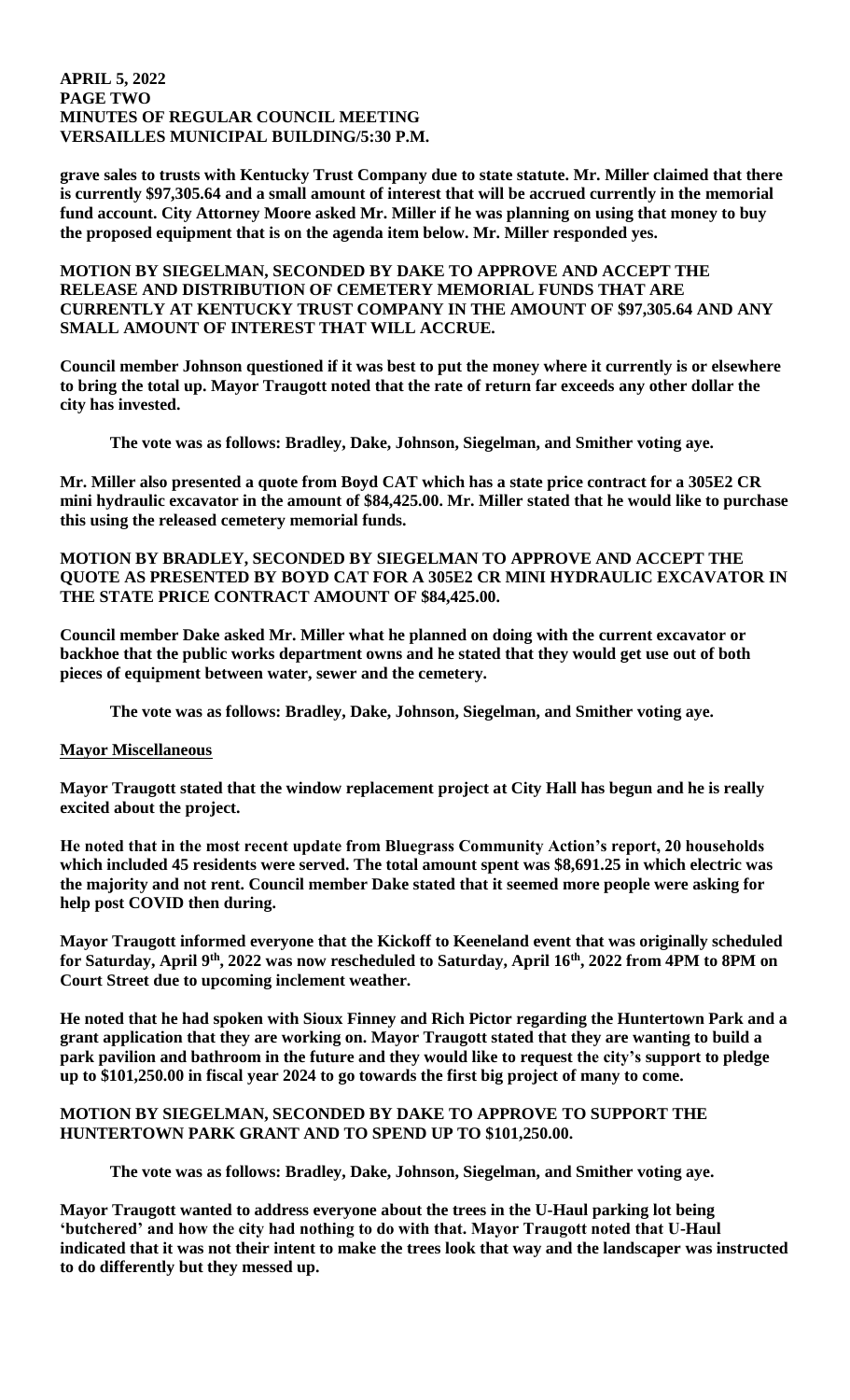#### **APRIL 5, 2022 PAGE THREE MINUTES OF REGULAR COUNCIL MEETING VERSAILLES MUNICIPAL BUILDING/5:30 P.M.**

**Mayor Traugott addressed everyone by stating that he does not like to criticize other elected officials but he wanted to acknowledge the plea agreement in the murder of David Clark. He stated that the plea agreement that was reached with the commonwealth attorney amended the charge down to second degree manslaughter with a maximum of ten years. He stated that some public on social media thinks the case fell through the cracks due to the Versailles police department. Mayor Traugott stated that he has the upmost faith in our detectives and he wanted to thank them and the department for their work on the case. Police Chief Mike Murray stated that they were fully prepared to have gone to trial. Mayor Traugott claimed that the family of David Clark deserves better and he wanted to get that off of his chest because it reflects poorly on the community and it is an injustice.** 

### **Council Miscellaneous/ Committee Reports**

**Council member Siegelman stated that the windows that have been installed so far look great.**

**Council member Dake encouraged everyone to attend the Main Street Clean Sweep on Saturday, April 23rd, 2022 from 9:00AM to 12:00PM.** 

**Council member Johnson noted that the Building Standards and Downtown Development Ad Hoc Committee has met eight times and they have two action items to bring to the next work session. One is a minor text amendment to the current article 11 landscape and buffer zone and an RFQ proposal for a transportation study on the corridors coming into the downtown area.** 

# **Department Directors**

**Public Works Director Bart Miller wanted to apologize to the public watching on Facebook live for the camera falling down and the meeting not being completely visible for the first part of the meeting.**

**Fire Chief T.A. Rankin requested to start the bid process for phase three of SCBA. Chief Rankin explained that they wanted to start the process now even though it is for the next fiscal year so they can lock in prices to help with the recent price increases.** 

### **MOTION BY BRADLEY, SECONDED BY SMITHER TO APPROVE SOLICITATING BIDS FOR THE SCBA PHASE THREE PROJECT TO BE PURCHASED IN THE NEXT FISCAL YEAR.**

**The vote was as follows: Bradley, Dake, Johnson, Siegelman and Smither voting aye.** 

**Police Chief Mike Murray stated that he met with Council member Siegelman at Double D Farm where the owners have concerns as the Fourth of July nears and how fireworks have caused issues in the past to their horses. Chief Murray also met with different individuals who lived on Delaney and Scotts Ferry regarding the same issue. Chief Murray advised them that the fiscal court currently doesn't have an ordinance regarding fireworks and they abide by what the state says. Council member Siegelman stated that we should provide more patrolling particularly around areas that have horses during this time. Mayor Traugott stated that it is tough because people obviously need to be respectful but there is a bit of irony being overly restrictive on a holiday that celebrates freedom. Council member Smither noted that it is a challenging situation because the problem extends past animals but also individuals who suffer from PTSD and families with small kids.** 

# **MOTION BY DAKE SECONDED BY SIEGELMANTO ENTER INTO EXECUTIVE SESSION PURSUANT TO KRS 61.810(1)(B) TO DELIBERATE ON THE FUTURE ACQUISITION OR SALE OF REAL PROPERTY AND KRS 61.810(1)(C) TO DISCUSS PROPOSED OR PENDING LITIGATION AGAINST OR ON BEHALF OF THE CITY OF VERSAILLES.**

**The vote was as follows: Bradley, Dake, Johnson, Siegelman and Smither voting aye.** 

# **MOTION BY BRADLEY, SECONDED BY JOHNSON TO RETURN TO THE REGULAR COUNCIL MEETING FROM EXECUTIVE SESSION.**

**The vote was as follows: Bradley, Dake, Johnson, Siegelman and Smither voting aye.**